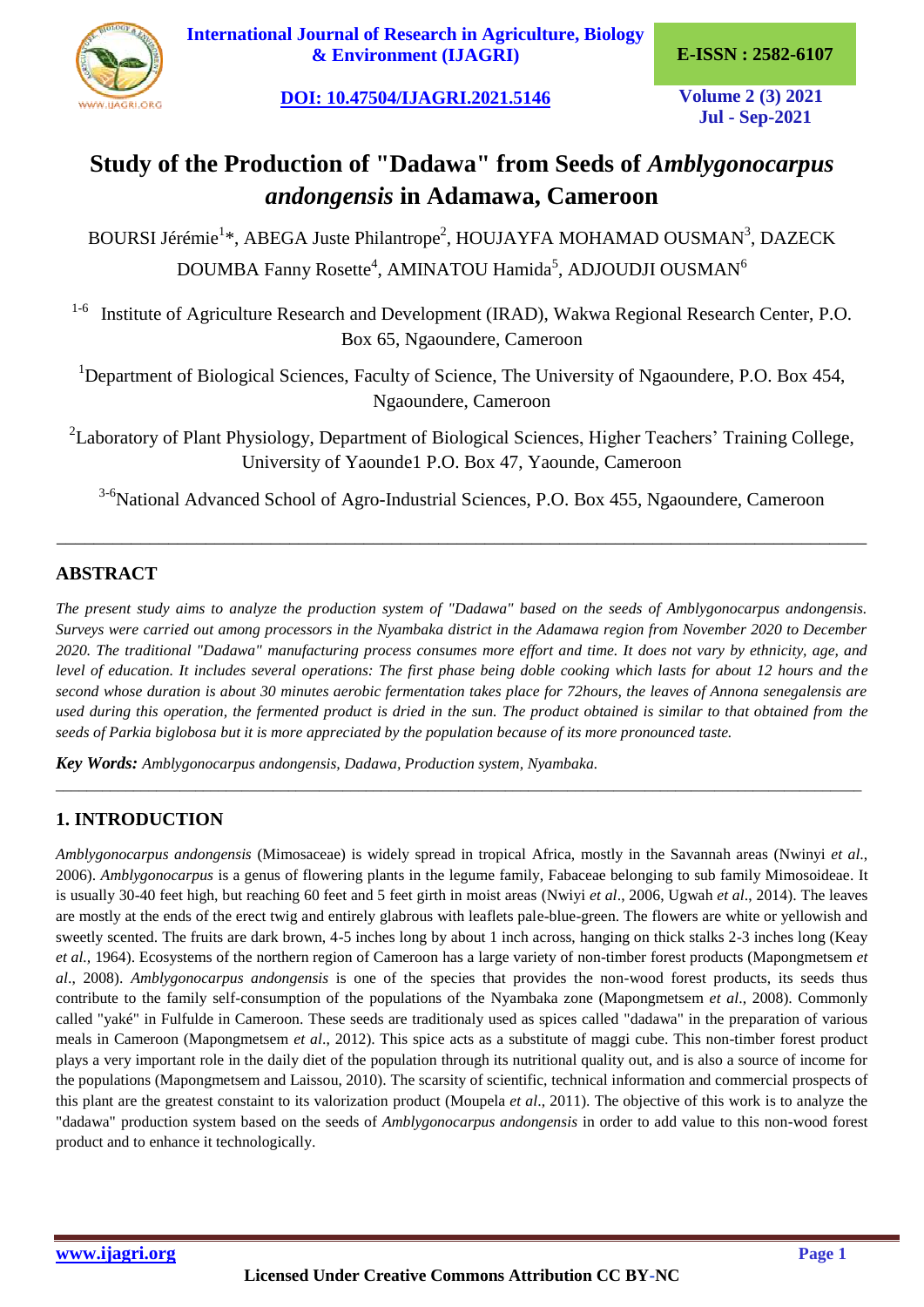## **2. MATERIALS AND METHODS**

#### **2.1 PLANT MATERIAL**:

Study material consists of *Amblygonocarpus andongensis* dry seeds



**Figure 1: Fruits on the stem (a) and seeds of** *Amblygonocarpus andongensis*

#### **2.2 MAP NEEDED**

The study was conducted in Nyambaka in Guinean Savannah Highlands (GSH) of Adamawa in Cameroon. It is located between 6°89' North; 14°09'East, and is at 1280m above sea level. The climate of the area is of the Sudano-Guinean type, characterized by two seasons: a dry season that lasts for about five months and a rainy season that lasts about seven months. The soil of the region is constituated in majority of red ferralitic structure developped on old basalt (Yonkeu, 1983). The area is covered with shrub and woody savannah dominated by *Daniellia oliveri* and *Lophira lanceolata* (Letouzey, 1968).

#### **2.3 METHOD OF SURVEY**

100 women involved in the transformation of this product were randomly chosen in Nyambaka locality. Survey was conducted from November 2020 to December 2020, using a semi-structured questionnaire as the survey instrument. The questioner contained closed questions (the respondent reacts with yes or no), open questions (the respondent responded deliberately according to her point of view) and multiple-choice questions (the respondent chooses one or more answers from the list of proposed answers). The main topics covered concerned the traditional technology of transforming seeds into spice, and the materials used. The socio-demographic characteristics of the respondents were also recorded.

**2.4 DATA ANALYSIS**: Data are analyses by using Excel 2010 software.

#### **3. RESULTS AND DISCUSSION**

#### **3.1 SOCIO-DEMOGRAPHIC CHARACTERISTICS OF THE SURVEYS**

The socio-demographic characteristics (Mboum, Peulh and Gbaya.). The Gbaya constituted the majority (43%) (Table 1). On the other hand, the Peulh were less represented with a rate of 28%., the work carried out by Lamy *et al*. (2018) on *Syzygium guineense*  var. *macrocarpum* shows that the Mboum (40.37%) know this species better.

| Table 1: Ethnic groupes of interviewers. |  |
|------------------------------------------|--|
|                                          |  |

| Ethnic       | Percentage |
|--------------|------------|
| <b>Mboum</b> | 29         |
| <b>Peulh</b> | 28         |
| Gbaya        | 43         |

**[www.ijagri.org](https://ijagri.org/index.php/ijagri/about) Page 2**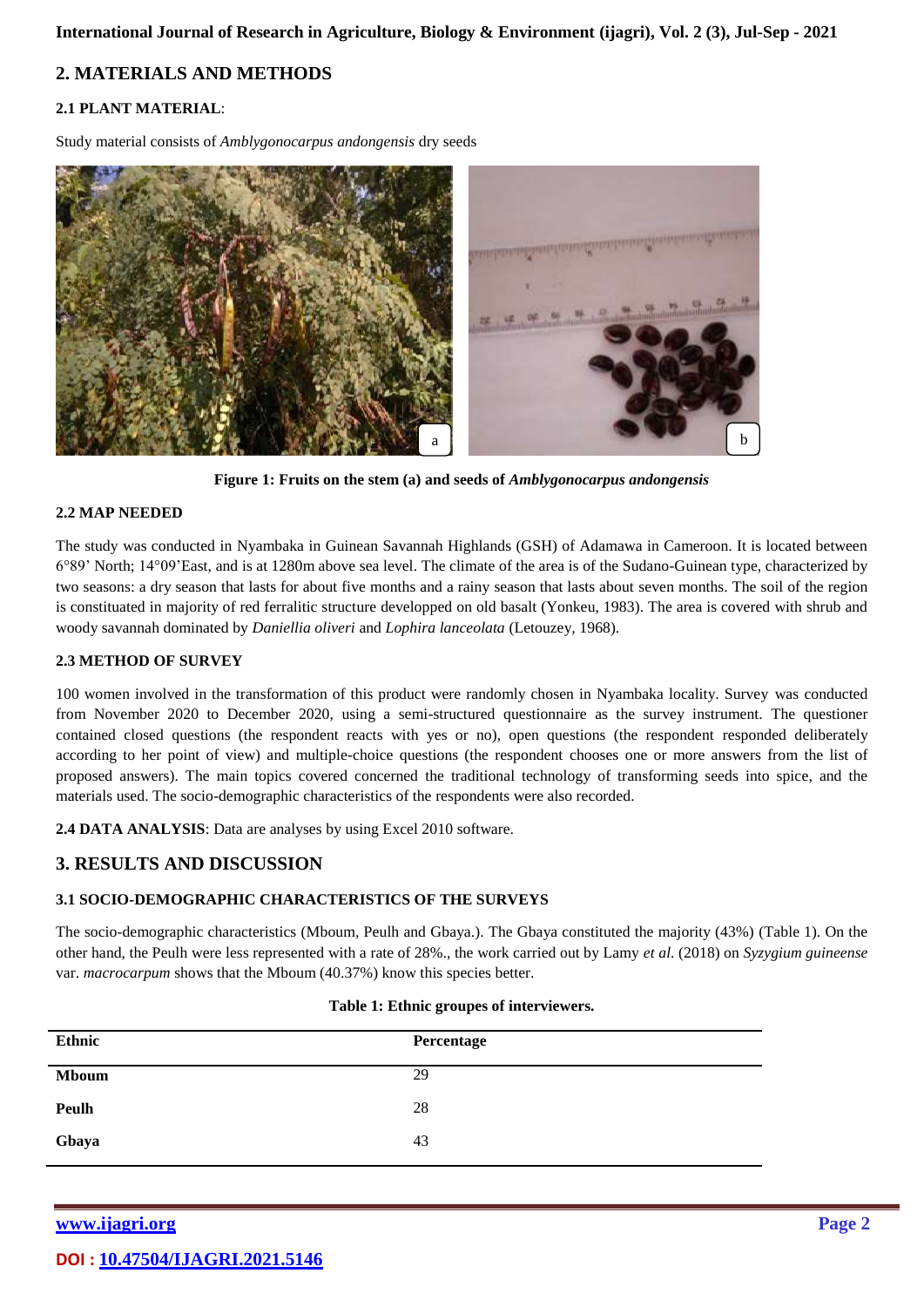People aged between 25 and 35 are the most represented (36%). They were followed by those between 35 and 45 years old (21%). Individuals between 65 and 75 years of age (6%) were relatively less represented (Figure 1). These results disagree with those of N'zebo *et al*. (2018) in Côte d'Ivoire on *Tetrapleura tetraptera*. According to these authors, people aged over 60 are the most represented (89.19%). This could be explained by the fact that in this area, the transmission of endogenous knowledge is ensured by the elderly. Producing this spice takes a lot of effort that older people cannot easily provide.



**Figure 1: Distribution of the surveyed population by age group.**

The number of the population surveyed on seed processing differed from one level of education to another. The uneducated people are the most represented (41%), followed by those at the primary level (36%). The least represented level is secondary (23%) (Table 2). N'zebo *et al*. (2018) in Côte d'Ivoire on *Tetrapleura tetraptera* obtained similar results. These authors report that the uneducated people are the most represented (72.86%). As the study area is a rural setting, this would be explain by the high rate of uneducated people. The production of this condiment is their main activity which generates a source of income.

| Niveau d'instruction | Percentage |
|----------------------|------------|
| <b>Uneducated</b>    | 41         |
| Primary              | 36         |
| <b>Secondary</b>     | 23         |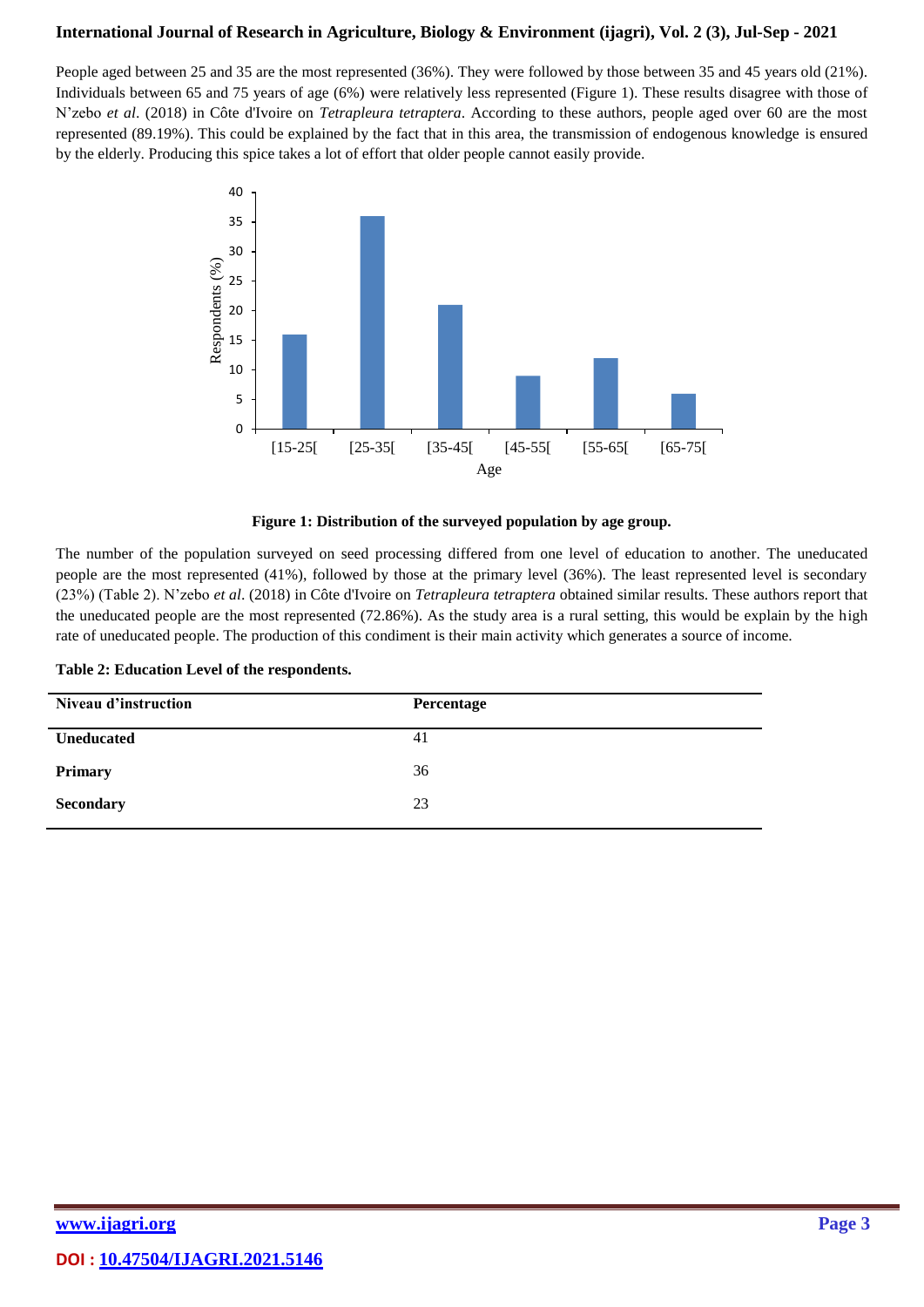**3.2 Technology of Transformation of Seeds In "Dadawa"**



**Figure 2: Traditional of making "Dadawa"from seeds of** *Amblygonocarpus andongensis*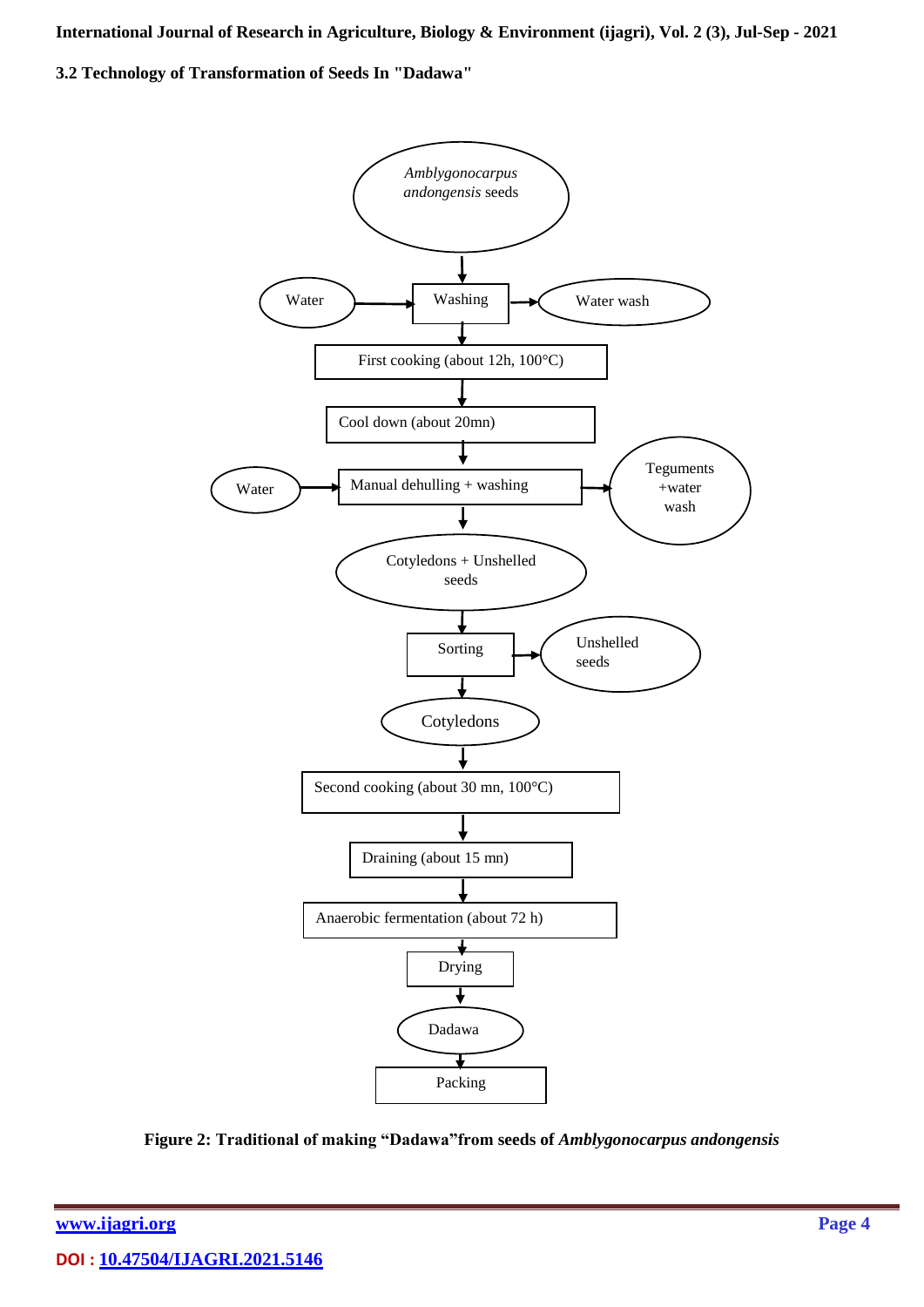To flavor their food, the rural population transforms the seeds of this plant and uses them as a spice. The process of making "dadawa" from the seeds of *Amblygonocarpus andongensis* is shown in figure 2 lacking more effort and time. It includes several operations. The seeds are washed to remove the impurities. After washing, the seeds are subjected to a first cooking. Cooking softens the shell of the seeds to facilitate peeling and keep only the cotyledons. This operation lasts approximately 12 hours. This operation lasts about 10 hours and prepares the seeds for shelling and fermentation (Azokpota *et al*., 2006). Then, the product is cooling about 15 minutes to facilitates the manual dehulling operation which separates the seed coats from the cotyledons. The shelling is carried out in a basin. This operation is tedious because the operator consumes energy and must simultaneously wash and rinse. According to the operators, this lasts operation make about 1 hour. Ahouansou (2012), in Benin on *Parkia biglobosa* obtained similar results. This author reports that afitin, iru and sonru are obtained using a very restrictive traditional process. Indeed, the shelling of *Parkia biglobosa* seeds, which is one of the main operations carried out during the production of the condiments, is very tedious and consumes energy and water (Koura *et al*., 2014). After rinsing, the operators proceed to sorting. The sorting operation removes unshelled seeds and any other defects that arise. The cotyledons thus obtained undergo a second firing which lasts approximately 30 minutes. These cotyledons are then drained using a colander for about 15 minutes, verify the fermentation is anaerobic and carried out using clean polyethylene bags in which the clean leaves of *Annona senegalensis* allow the cotyledons to be enveloped. These leaves help raise the temperature in the bags and give the fermented product a special taste. According to the processors. Fermentation causes physicochemical changes in the product which are provided by microorganisms. This operation lasts approximately 72 hours. These results are contrary to those obtained by Ndir *et al*. (2000) on *Parkia biglobosa*. These authors reported that, the development of Soumboula is long and lasts 96 to 120 hours. The fermented product is dried in the sun for approximately 48 days. The product obtained from the species *Amblygonocarpus andongensis* is more appreciated by the population of Nyambaka because its more pronounced taste than that obtained by the seeds of *Parkia biglobosa*. However, it is not well known despite its importance not only as a substitute for the maggi cube but the population surveyed uses it to treat some diseases such as stomach, ache and hypertension.

#### **4. CONCLUSION**

The present study analyzed the traditional production system of "dadawa" obtained from the seeds of *Amblygonocarpus andongensis*. This study reveal that the transformation of *Amblygonocarpus andongensis* to "dadawa" based on the seeds of this specie is similar to that obtained from the seed of *Parkia biglobosa*. The technological enhancement of this non-wood forest product requires in-depth studies on various themes for better understanding its nutritional constituents. Studies on the physicochemical characterization of the seeds of this species will be done to allow us to better understand its nutritional value. Work on the physicochemical, microbiological and organoleptic characterization of the fermented product derived from its seeds should be also carried out to allow its valorization

#### **REFERENCES**

**Ahouansou, R. H. (2012).** Contribution à la mise au point et à l'optimisation des équipements de transformation agroalimentaire au Bénin : Cas de la décortiqueuse de néré et de la presse d'afitin. Thèse de Doctorat Unique de l'Université d'Abomey-Calavi, pp 1-285.

**Alaoui, A., Laaribya, S., Gmira, N., & Benchekroun, F. (2012).** Le rôle de la femme dans le développement local et la préservation des ressources forestières : Cas de la commune de Sehoul au Maroc. *Revue de la forêt méditerranéenne,* 33(4), 369- 378

**Azokpota, P., Hounhouigan, D.J., & Nago, M.C. (2006).** Microbiological and chemical changes during the fermentation of African locust bean (*Parkia biglobosa*) to produce afitin, iru, and sonru, three traditional condiments produced in Benin. *Int. J. Food Microbiol.,* 107, 304-309.

**Keay, R., Onochie, C., & Stanfield D. (1964).** Nigerian trees. Nigerian National Press Ltd. *Apapa*, Lagos. 2, 78-106.

**Koura, K., Ibilola P., Ouidoh, G., Azokpota, P., Ganglo J.C., & Hounhouigan, D. J. (2014).** Caractérisation physique et composition chimique des graines de Parkia biglobosa (Jacq) en usage au Nord Benin. *Journal. Appl.Biosci.*75, 6239-6249

Lamy, G. M., Ibrahima, A., Ndjonka, D., & Mapongmetsem P. M. (2018). Etude ethnobotanique des sous-variétés de *Syzygium guineense* (Will.) var. *macrocarpum* (Engl.) F. White dans les Hautes Savanes Guinéennes (Adamaoua, Cameroun). *Int. J.Biol.Chem.Sci.,* 12(4), 1636-1649.

**Letouzey Réne (1968)**. Etudes phytogeographiques du Cameroun. Encyclopédie Biologique. Edition Le chevalier. pp 1-511.

#### **[www.ijagri.org](https://ijagri.org/index.php/ijagri/about) Page 5**

**DOI : [10.47504/IJAGRI.2021.5146](http://doi.org/10.47504/IJAGRI.2021.5146)**